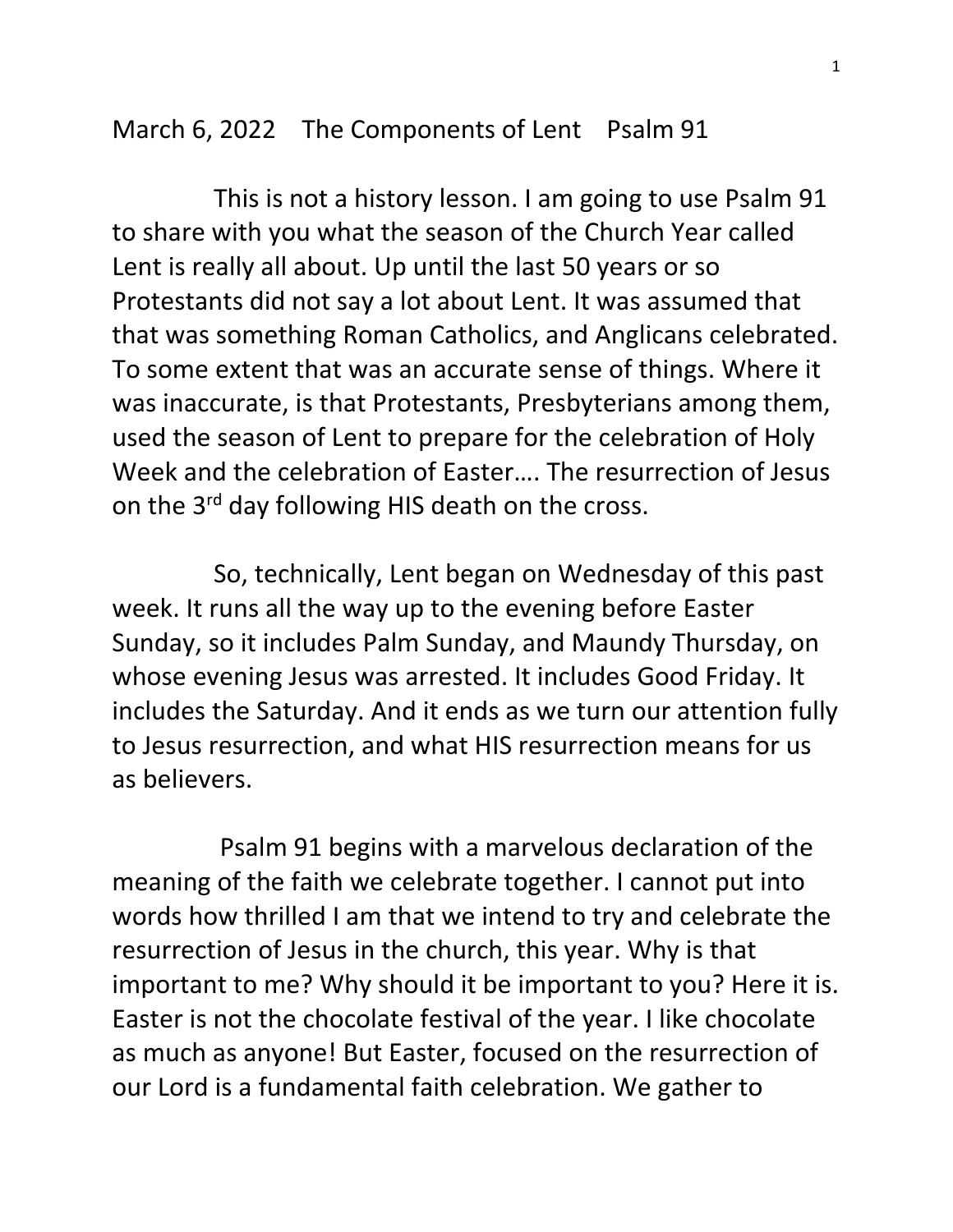worship on Easter morning, because of the discovery of Easter morning, that Jesus was dead, was buried but was seen alive and is with us and among us today.

 "He who dwells in the shelter of the Most High, will rest in the shadow of the Almighty. I will say of the Lord , He is my refuge and my fortress, my God in whom I trust." Lent is a time in which we make a journey whose destination is Easter and the recognition that Jesus is risen! It is a journey we make because we believe. We believe in God, we believe in Jesus HIS only begotten Son, who is the Messiah, the Christ. We believe God saves. Has saved us. Will save us. Our faith means we seek shelter in the presence of the living God. He is our hiding place. A place of refuge, like a fortress. In Lent we work at dwelling in the shadow of God. And what that means is that we actively seek HIS presence, to be near HIM, in who we have put our trust, in whom we have invested our faith.

 Verse 3 of Psalm 91 says, "Surely HE will save you from the fowler's snare and the deadly pestilence." We know first hand about the deadly pestilence. Disease has taken the lives of more than 10,000 Canadians, and more than 3,000,000 people world wide. And yes this faith journey that we make in Lent focuses our attention on the fact that God saves HIS people. HE has saved us. Saved our loved ones. HE saves us from sins we have committed. HE saves us from calamities and circumstances where we hardly noticed our lives were in jeopardy. HE saves us. Jesus saves. HE saves us even when we die. HE taught Mary and Martha that "HE is the resurrection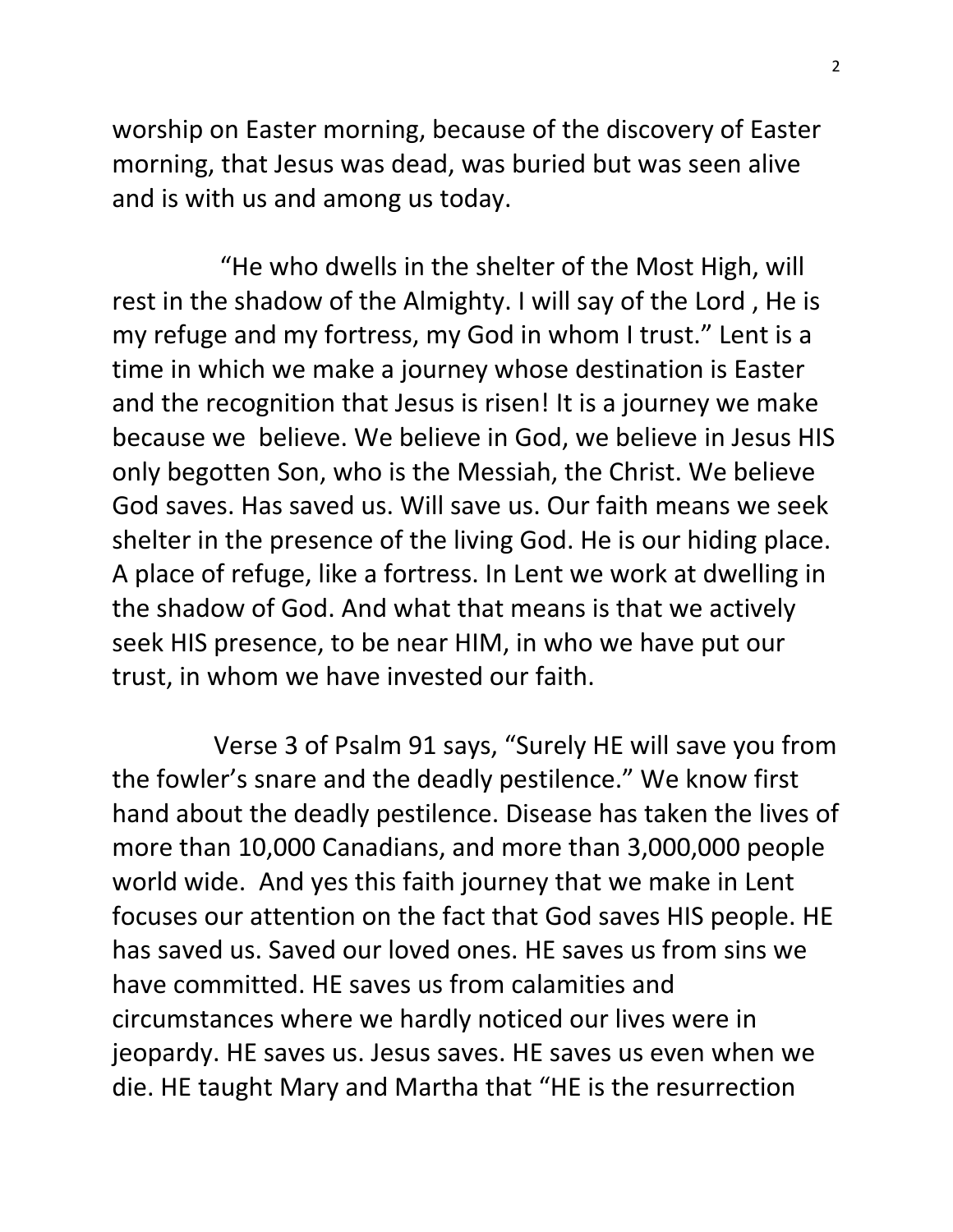and the life." And it was not just a lesson in words or an idea. HE walked with them to the grave of their brother Lazarus. Dead three days. They could smell the body as they approached the tomb. And Jesus ordered Lazarus to come out. And he did. And Jesus gave him back to his two sisters. Even Jesus enemies, and HE had enemies and they were powerful, said to HIM, "Rabbi, we know you are a teacher who has come from God. For no one could perform the miraculous signs you are doing, if God were not with him."(John 3:2). Those words were spoken by a Pharisee. Nicodemus, who served on the Rabbinical Council of Jerusalem.

 But our focus this morning is on the words of Psalm 91, and the meaning of Lent. A period of 6 weeks and 3 days, during which we do so many things, simply because we have a measure of faith, faith in God. Faith in Jesus.

 Concerning the salvation of God in our lives, the Psalm 91 proclaims, "He will cover you with his feathers, and under his wings you will find refuge." (vs. 4) The words call to mind several other Biblical images. Like Isaiah 40:31, "Those who hope in the Lord will renew their strength, they will soar on eagles wings, they will run and not grow weary, they will walk and not faint." I sat at the bedside of a friend who is dying of cancer. He was diagnosed with the same cancer I had, about 25 years ago. His body is finally giving out. But His spirit? Strong, resolute, focused on what God has promised him in Jesus. It was a privilege to be with him. Ted made one request of me. "Before you go, please pray for me." And as I prayed, I thought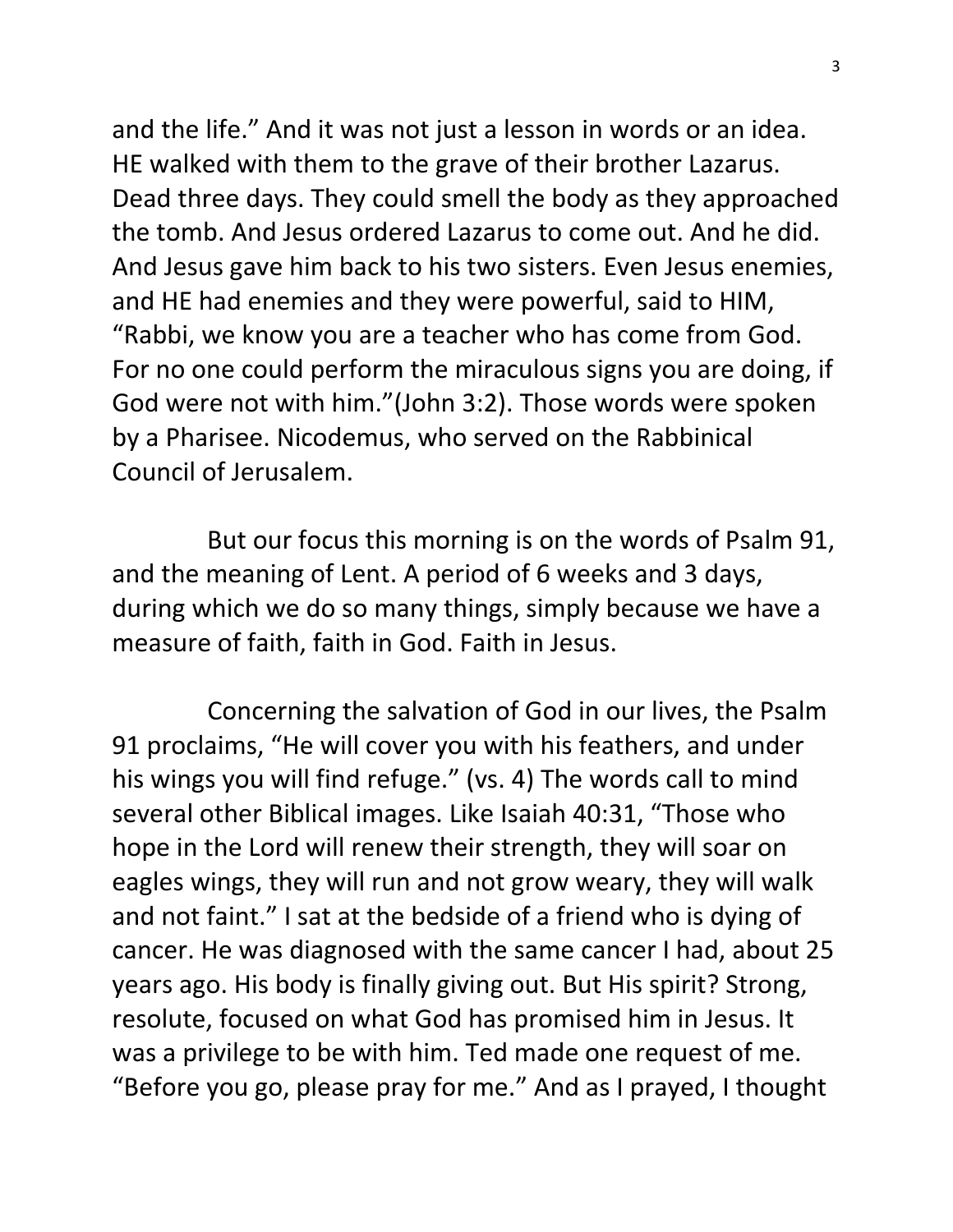Ted and I were both sheltering under the feathers of God's grace. Ted was sheltering from death with the promises of eternal life, I was sheltering from the loss of yet another friend, with whom I had shared a major part of my years in ministry. Grief will come in its time.

 There is a long passage in Psalm 91 that makes the point that our times and our circumstances are not in our hands, but the provision of God's hands and by his grace. By the simple reality of our faith in Jesus, and the Lord's faithfulness to us our destiny is continually unfolding. "God's faithfulness will be your shield and rampart." (verse 4) "You will not fear the terror of night, nor the arrow that flies by day." (verse 5) "A thousand may fall at your side, ten thousand at your right hand, but it will not come near you." (Verse 7) I call this, the sense of, I dodged a bullet that time. Perhaps it is my age, but I can think of several times when I was much younger when I took chances with no idea of the danger I was flirting with, and yet I came to no harm….not because I was smart….but because God shelters us, even when we are foolish.

 I attended Synod in Peterborough. I had come south from Kapuskasing early because I was requested to visit people among whom I had served as a student minister while I was going to Knox College. Now, the Synod adjourned at 6:00 o'clock p.m. If I had done the sensible thing, I would have stayed overnight in Peterborough and driven home, a trip of about 14 hours, starting out in the morning. But I was bound and determined I was going to drive through the night and get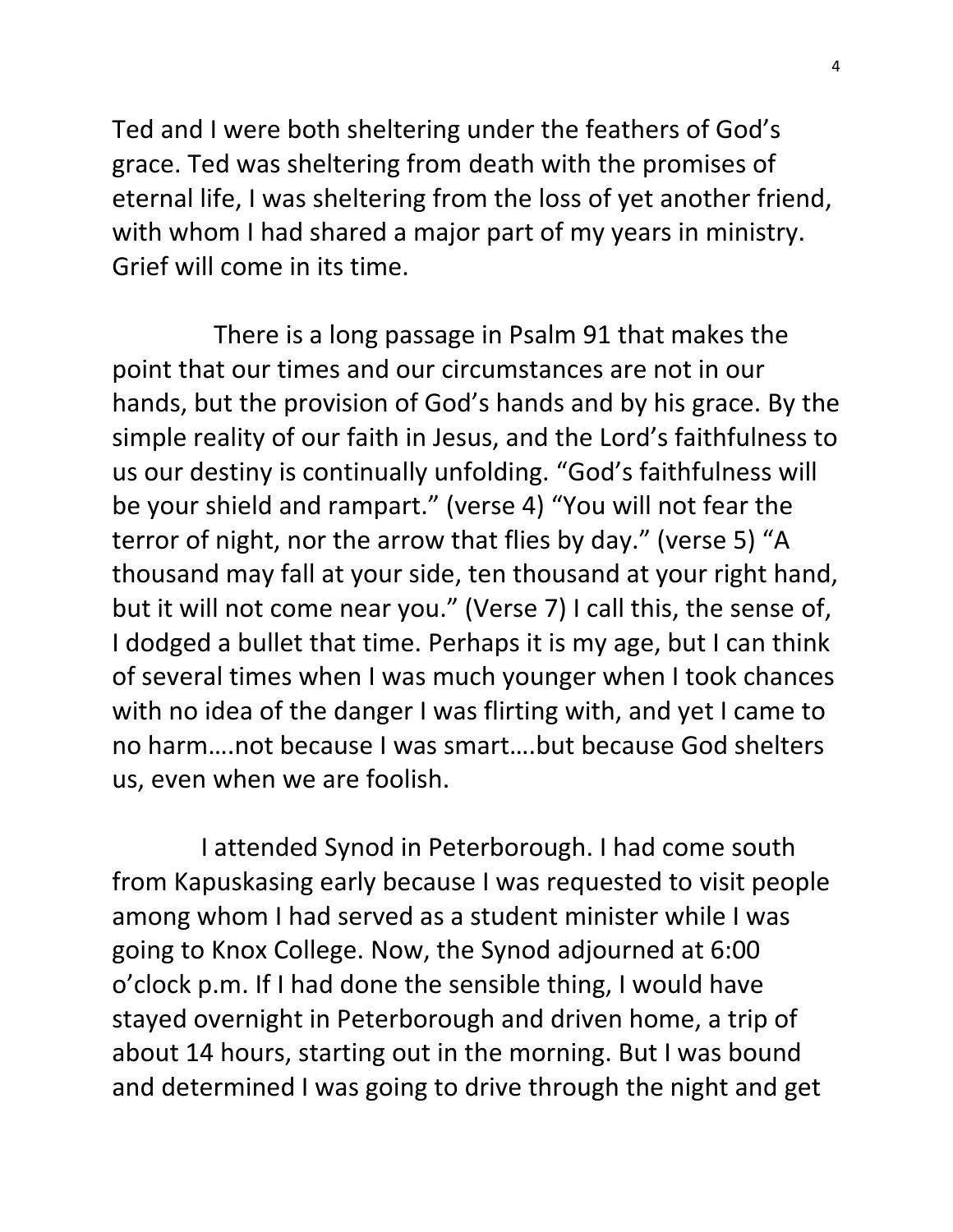back home to Barbara. I pulled into our driveway at the manse in Kapuskasing early in the morning. I turned off the engine. And I started to shake. I had no memory of the last 200 miles I had driven. I remembered making the left hand turn at Cochrane, 80 miles from home but I could remember nothing after that until this moment in my driveway. I realized I had taken foolish risks, and gambled with my life. And it hit me that angels of grace alone had kept me from harm. That is the promise of verse 10…"no harm will befall you, no disaster will come near your tent." And I have tried to be more sensible in the exercise of my faith ever since.

 I said this message is really about Lent and Lent in 2022. We remember basic things about God's love, about Jesus determination and commitment to our well being in Lent. All under the banner that HIS concern, has always been about our salvation. I am therefore going to conclude with what I will call, beads of grace that are sprinkled lavishly through the final verses of Psalm 91. "Because he loves me, I will rescue him…I will be with him in trouble…I will deliver him and honour him…with long life…I will show him my salvation."

 The season of Lent is upon us. It is a time for remembering what Jesus has done for us. Take it very personally. Everything HE endured on the cross had you and I in mind. HE said it clearly: "The Son of Man has come to seek and to save that which was lost."

Let us pray;